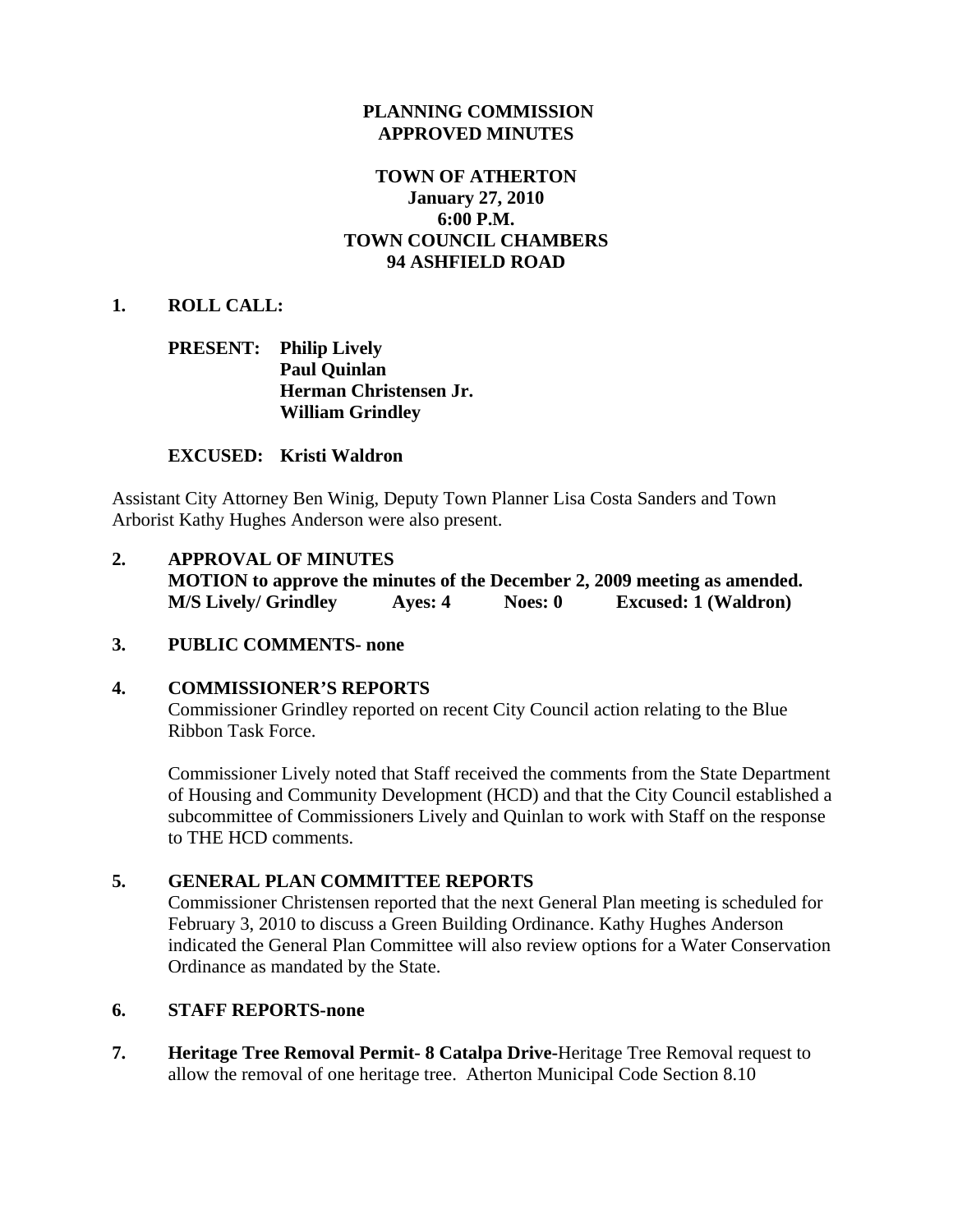> Deputy Town Planner, Lisa Costa Sanders presented the staff report and indicated staff support for the removal of one heritage tree.

Commissioner Quinlan asked for clarification that it was the Yew tree that was requested for removal. Ms. Costa Sanders confirmed.

Commissioner Grindley asked what type of replacement trees would be compatible with the adjacent oak trees. Town Arborist, Kathy Hughes Anderson indicated that she does not recommend planting another Redwood or Oak, but a smaller crowning tree.

OPEN PUBLIC HEARING No public comments CLOSE PUBLIC HEARING

Commissioner Lively indicated he visited the site and would support the removal request.

Commissioner Quinlan indicated he too visited the site and asked what improvements specifically would be in conflict with the tree in discussion. Ms. Hughes- Anderson reference sheet A.1 of the plans and stated that the proposed entry gate column would impact the root system. Commissioner Quinlan asked if the tree is healthy. Ms. Hughes Anderson noted that it is in fair condition, that it is a Japanese Yew, not an English Yew tree. This type of tree needs to be pruned meticulously and it appears this tree has not been properly pruned or maintained. Commissioner Quinlan indicated that based on thecondition of the tree, he would support the removal of the tree.

Commissioner Grindley noted he visited the site and spoke with the property owner and would support the removal request.

Commissioner Christensen agreed with his fellow Commissioners and believes the site would look better without the tree, given its condition, and would support the removal.

**MOTION to approve the removal of one heritage tree at 8 Catalpa Drive for the reasons outlined in the staff report based upon the following findings and conditions stated in the draft Heritage Tree Removal Certificate.** 

#### **M/S Lively/ Quinlan Ayes: 4 Noes: 0 Findings:**

1. The removal of one heritage tree would not be contrary to the purpose and intent of the Atherton General Plan.

Vice-Chair Christensen advised of 10 day appeal period.

**8. Special Structure Permits and Conditional Exception- 69 Catalpa and 75 Catalpa Drive-** Special Structure Permit request to allow a new tennis court, Special Structure Permit to allow a basement under and accessory structure and a Conditional Exception to allow a lot merger. Atherton Municipal Code section 17.15, 17.40, 17.44 and 16.36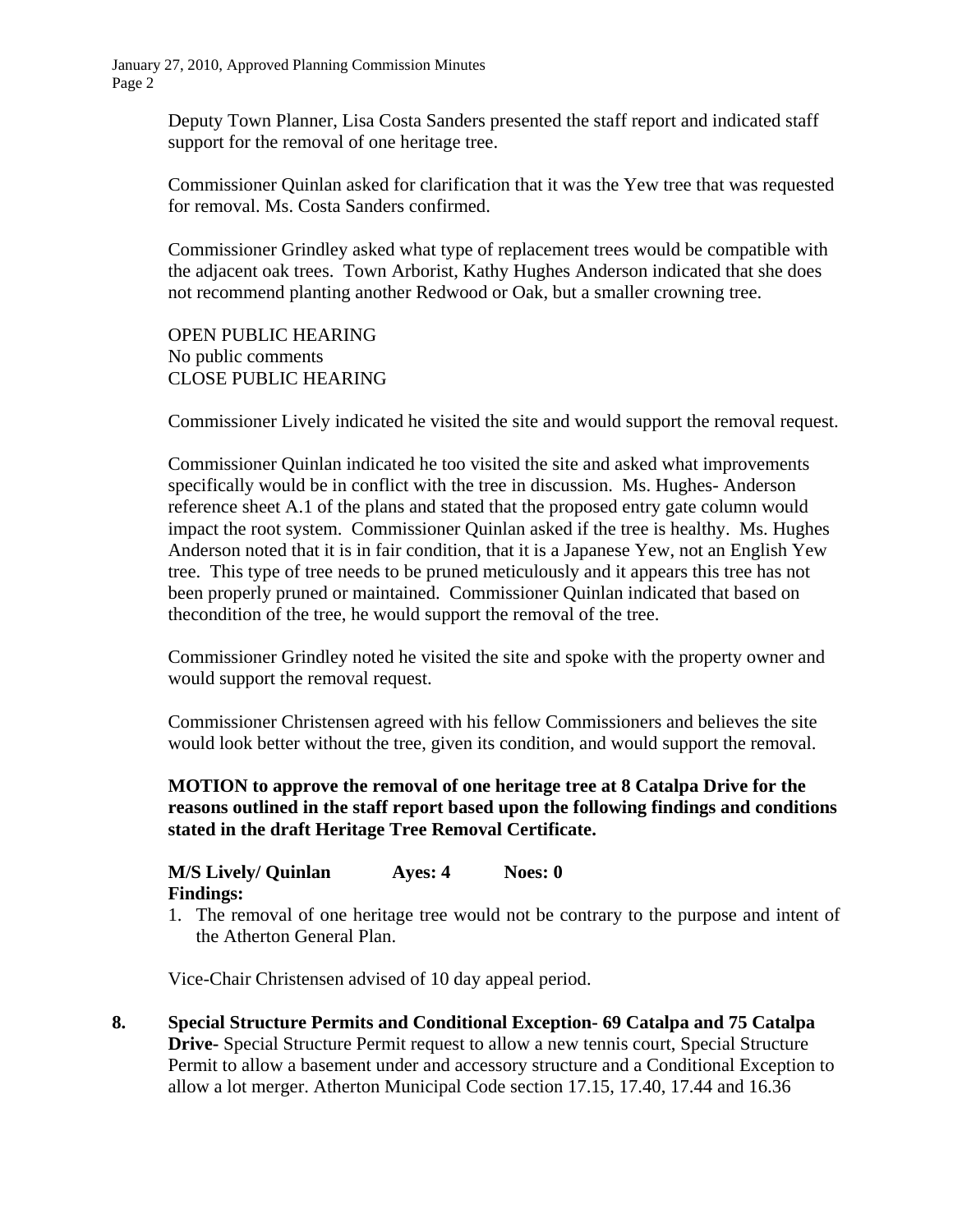> Deputy Town Planner, Lisa Costa Sanders presented the staff report for all three separate items and indicated staff support. She also noted changes made by the applicant to move the accessory building further away from the oak trees as well as reduce the overall size of the basement.

 Commissioner Quinlan asked for clarification on the setback requirement for accessory structures on a lot where there is no main building. Ms. Costa Sanders indicated that Staff applies a conservative interpretation and requires a 120 feet setback from the front property line.

 Commissioner Quinlan questioned if the current non-conforming floor area was built before the current floor area regulations. Ms. Costa Sanders indicated that the current floor area requirements were established 1985 and that the previous floor area was 50% of the lot area. The applicant indicated that the home was built in the mid 1970's.

 Commissioner Christensen questioned if the three palms #11, 12 and 13 will remain. Ms. Hughes Anderson stated that the applicant has not applied for a tree removal permit at this time. She stated that the topographic map shows that they are not of heritage tree size; however the project arborist report shows that they are of heritage tree size. Commissioner Christensen noted that if they are heritage tree size, they would have to come to the Commission for removal.

### OPEN PUBLIC HEARING

 Andy Kessler, property owner, gave a brief overview on the request for the placement of a tennis court, the need for the new guest house and the desire to merge the properties.

 Andrew Young, Architect, thanked Ms. Costa Sanders and Ms. Hughes-Anderson for their continued communication throughout this process. He noted that there are 18 heritage trees on the property. Mr. Young reviewed the different options for placement of a tennis court and guest house. He stated that the proposed location of the tennis court would not have an impact on heritage trees.

 Commissioner Quinlan questioned if they had spoken with the neighbors with regards to the tennis court, in particular the one neighbor whose garage it near the tennis court. Mr. Kessler indicated that there have been no issues with neighbors.

 Commissioner Lively commented that he'd like to add to condition #4 on the permit, "no court lighting to be permitted from adjacent structures." As for the accessory structure he would like to add "Guest house occupancy limited to 30 days" and "light wells shall face interior of property." Mr. Young indicated that all are acceptable. Commissioner Lively asked for clarification as the building next to the palms, was it another new accessory structure. Mr. Kessler indicated that it is a storage facility for tennis equipment. Commissioner Lively also asked for clarification with a post and dotted line that appeared to be a covered patio. Mr. Young indicated it is indeed a covered patio. Commissioner Lively expressed concern that the covered patio could be enclosed in the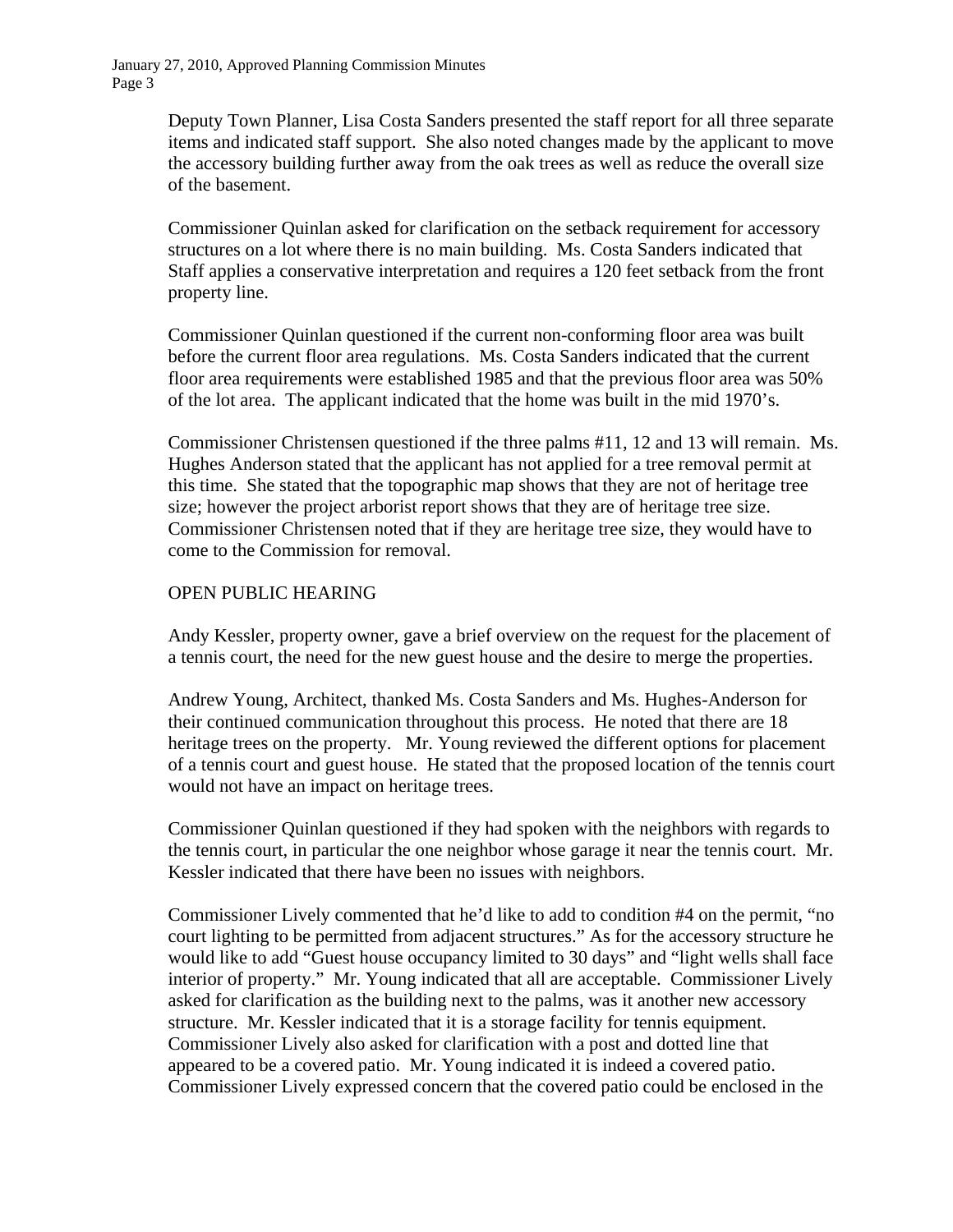> future and requested an additional condition that the "covered patio at the accessory building shall not be enclosed."

 Mr. Young stated that the maximum allowable square footage for the all accessory structures is 2,086 square feet based on the merged properties. Ms. Costa Sanders confirmed. Mr. Young noted that they still would have space for the 500 square feet covered patio and be well within the maximum allowable area. Commissioner Lively indicated he would like to see that the maximum allowable floor area for the accessory structure be included as a condition of approval.

 Commissioner Christensen asked for clarification with regards to the Palm trees. Mr. Kessler indicated that he liked the Palm trees, but they shed a lot. Commissioner Christensen clarified that if these trees are confirmed to be heritage tree size, their removal would require action by the Planning Commission.

 Marion Oster, Flood Circle, indicated she is directly behind the two properties and although she was not contacted by the owners, she does have the packet and is pleased that the oak trees will be saved and would support their requests.

# CLOSE PUBLIC HEARING

Commission discussion on the Special Structure Permit for tennis court:

Commissioner Lively indicated he'd like to add condition #4 relating to lighting.

Commissioner Quinlan noted that the tennis court will be well screened, no neighbors have expressed concern and the court will not impact heritage trees. He would therefore would support the request.

Commissioner Grindley commended the interaction between Staff and the applicant and further expressed his support for the request.

Commissioner Christensen expressed his support.

# **MOTION to approve the Special Structure Permit allowing for construction of a tennis court at the front setback at 69 Catalpa based upon the following findings and conditions stated in the draft Special Structure Permit.**

# **M/S Lively/ Quinlan Ayes: 4 Noes: 0 Excused: 1 (Waldron) Findings:**

- 1. The proposed structure will not negatively impact neighboring properties with respect to privacy and view.
- 2. The proposed structure complies with other development standards, restrictions or limitations for the proposed structure, such as height and landscaping screening.
- 3. The granting of the special structure permit is consistent with the objectives of the general plan and zoning code.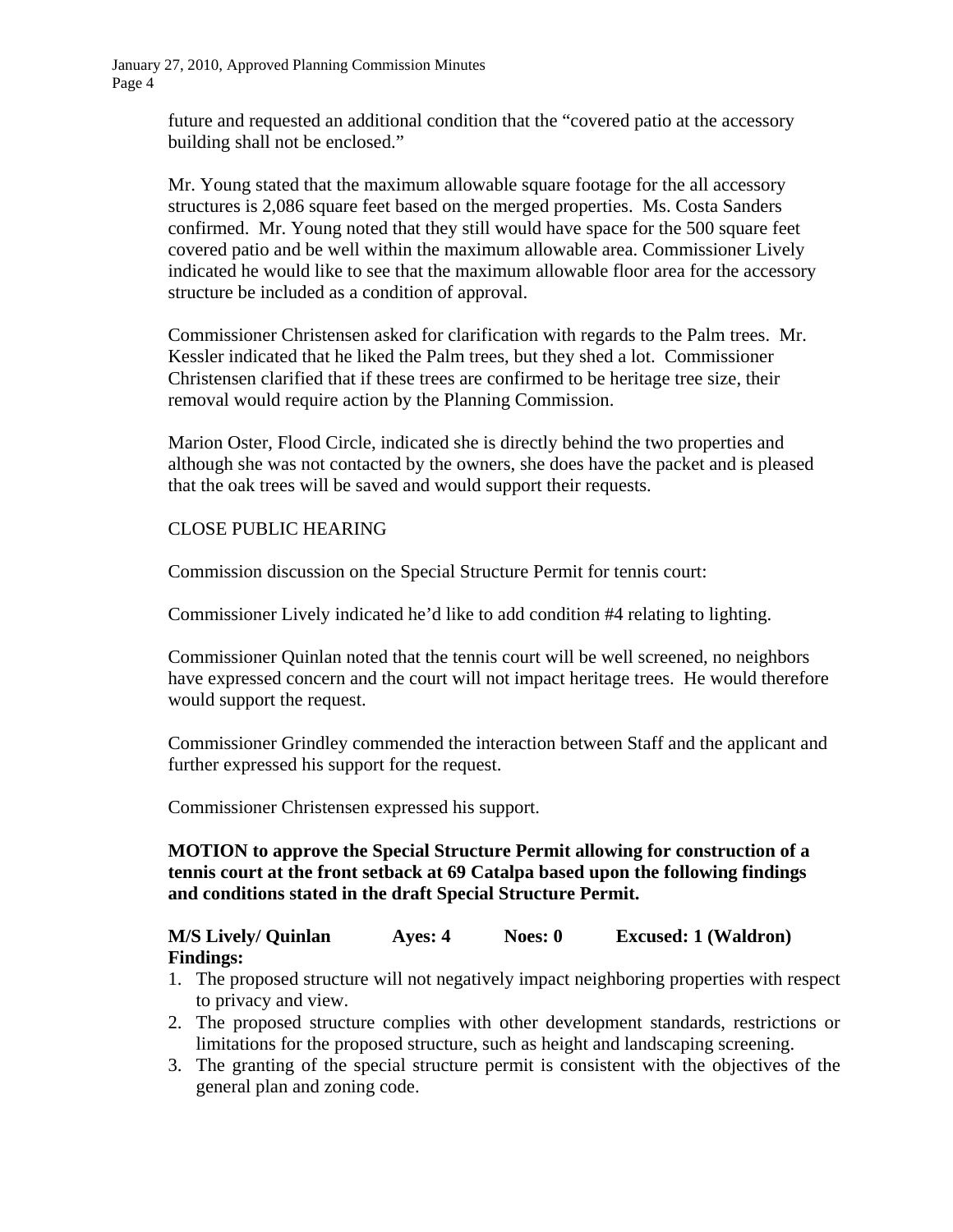#### **Additional Conditions:**

1. Condition #4 to read, "No athletic court lighting may be permitted and no court lighting from adjacent structures."

Commission discussION on the Special Structure Permit to allow a basement under the accessory building:

Commissioner Grindley noted that he agrees the light well at the rear of the accessory building needs to be removed and with this change, he would support the request.

Commissioner Lively stated that he would support the request with additional conditions.

Commissioner Quinlan indicated his support for the request.

Commissioner Christensen agreed with his colleagues.

**MOTION to approve the Special Structure Permit to allow a basement under an accessory structure at 69 Catalpa Drive subject to the conditions in the draft Special Structure Permit and based on the findings for the reasons incorporated in the Staff report.** 

| <b>M/S Lively/ Quinlan</b> | Ayes: 4 | Noes: 0 | <b>Excused: 1 (Waldron)</b> |
|----------------------------|---------|---------|-----------------------------|
|----------------------------|---------|---------|-----------------------------|

#### **Findings:**

- 1. The proposed basement under the accessory structure will not impact heritage trees, provides sufficient room for landscape screening and with light wells located on the interior side of the yard.
- 2. The proposed structure will not negatively impact neighboring properties with respect to privacy and view.
- 3. The proposed structure complies with other development standards, restrictions or limitations for the proposed structure, such as height and landscape screening.
- 4. The granting of the special structure permit is consistent with the objectives of the general plan and the zoning code.

#### **Additional Conditions:**

- 1. Condition #7 to read, "Guest House occupancy shall be limited to 30 days."
- 2. Condition #8 to read, "All light wells to face interior."

3. Condition #9 to read, "Maximum allowable square footage for all accessory structures not to exceed 2,086 square feet."

Commission discussion on the request for a Conditional Exception to allow the Lot Merger:

Commissioner Grindley expressed his support for the lot merger.

Commissioner Quinlan clarified that the Commission makes the recommendation to City Council and they are the deciding body. He also asked if this code section is being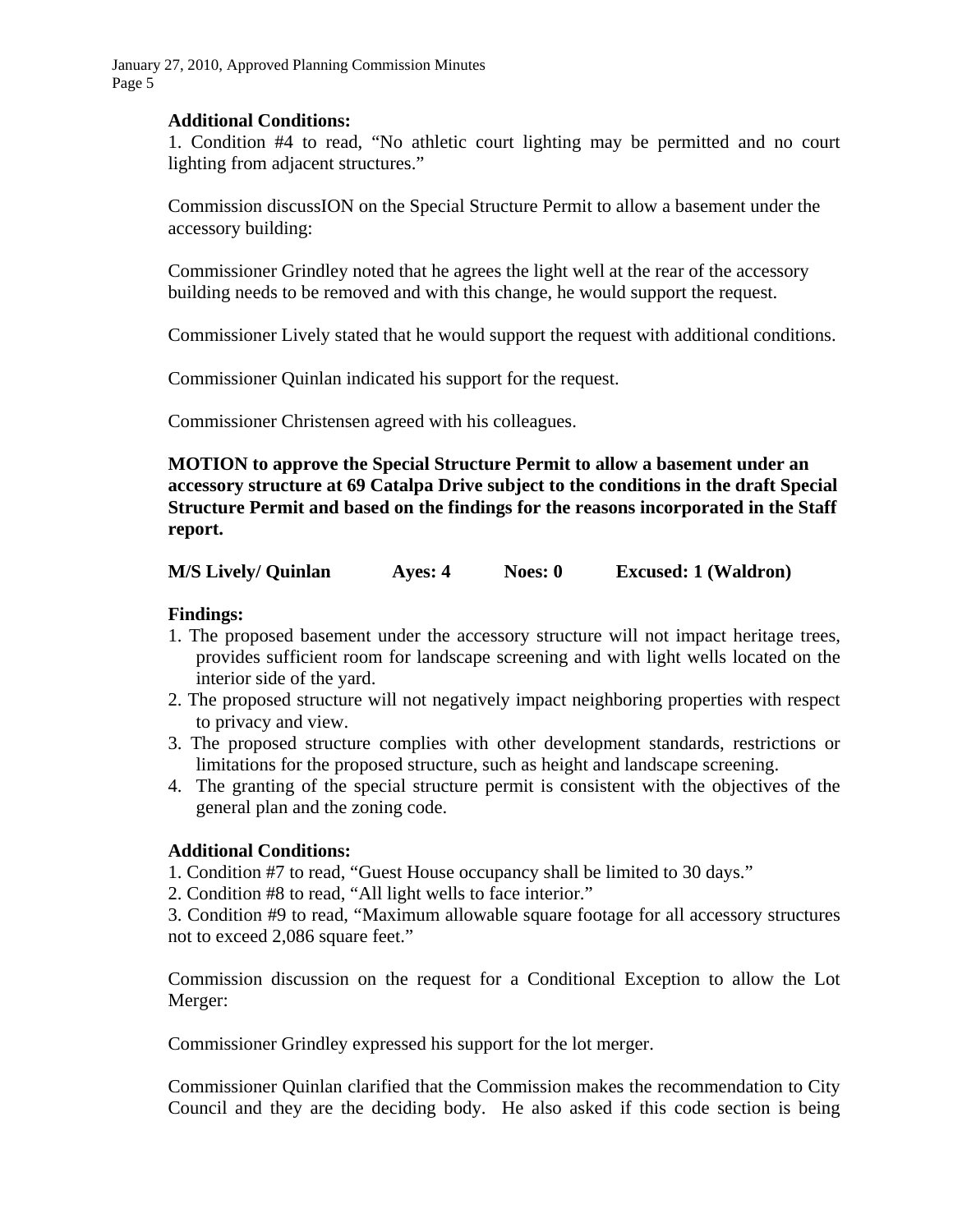properly applied to this situation. Assistant City Attorney, Ben Winig responded in the affirmative to both questions.

Commissioner Lively stated to the applicant that once the two lots are merged, they cannot be subdivided.

Commissioner Christensen expressed his support for the request.

**MOTION to recommend the City Council approve the Conditional Exception to allow the lot line adjustment to merge the properties located at 69 Catalpa Drive and 75 Catalpa Drive subject to the conditions in the draft Conditional Exception Permit and based on the findings and for the reasons incorporated in the Staff report.** 

**M/S Grindley/ Quinlan Ayes: 4 Noes: 0 Excused: 1 (Waldron)** 

# **Findings:**

- 1. There are special circumstances or conditions affecting the property.
- 2. The exception is necessary for the preservation and enjoyment of a substantial property right of the applicant.
- 3. The granting of the exception would not be detrimental to the public welfare or injurious to other properties in the territory in which the property is located.
- 4. The granting of the exception will not violate the requirements, goals, policies or spirit of the law.

Vice-Chair Christensen advised of 10-day appeal period for all of the actions taken for this property.

**9. Special Events Guidelines–**Recommendation from the Special Event Subcommittee to Amend the School Event Guidelines.

Commissioner Lively stated that the Subcommittee met on several occasions, and had a number of contacts with stakeholders, and has determined that amending the guidelines to limit field use to sundown would suffice.

Commissioner Quinlan noted that the Subcommittee had done a lot of work on this issue and asked if people would be against the amendment as recommended. Commission Lively indicated that the issue is pretty much focused on the playing fields at Menlo College/Menlo School (shared) that are adjacent to Brittney Meadows.

Commissioner Quinlan asked if the concern was really related to non-school related activities. Commissioner Lively said there have been numerous activities, such as baseball camps etc. Commissioner Quinlan clarified that none of the fields have lights. Commission Grindley indicated that it may be an issue down the road as Menlo Atherton High School is considering lights at the football field in the near future. Commissioner Quinlan indicated that the lights would be used for school events.